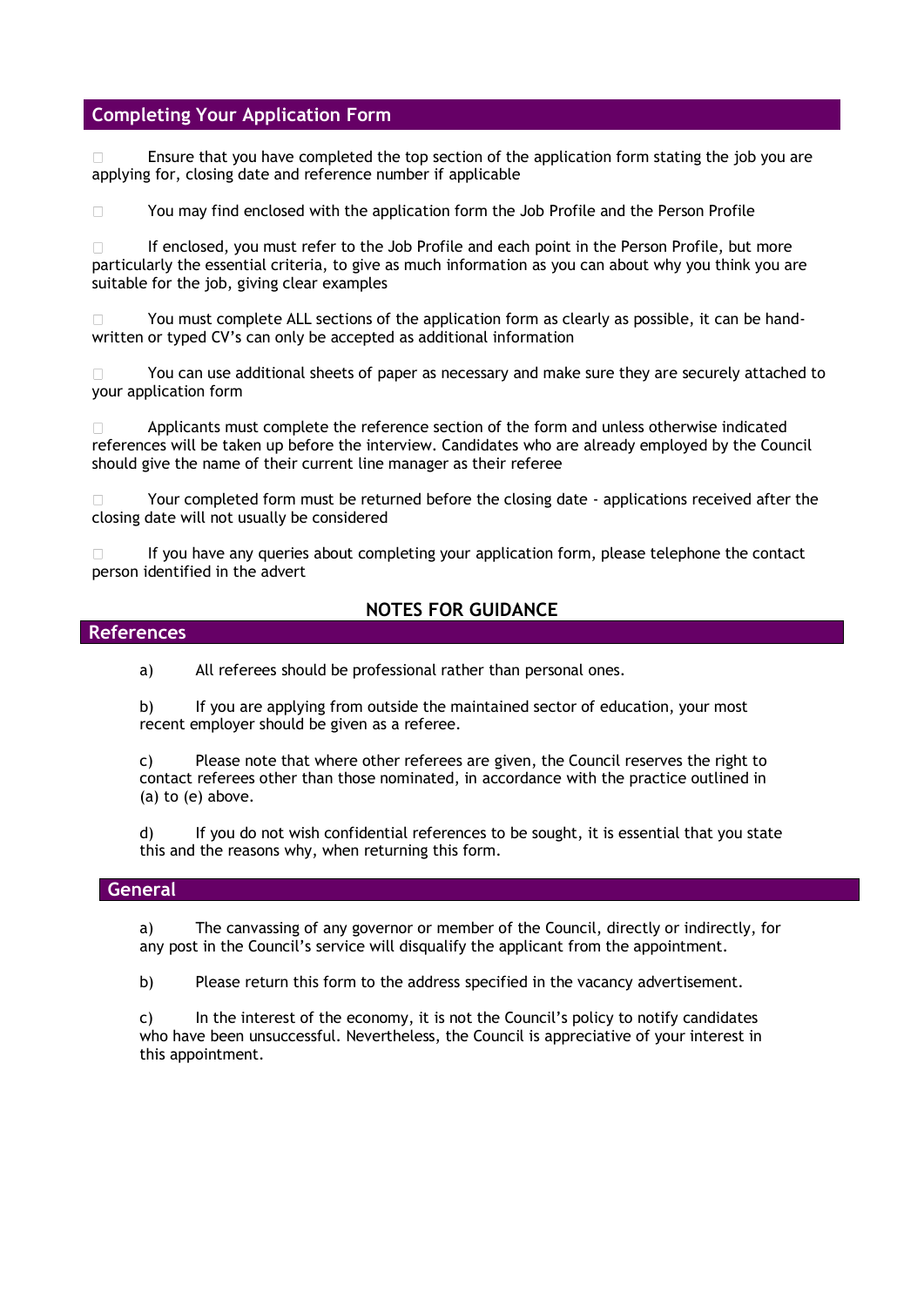| <b>School Support Staff Application</b><br>Encouraging diversity, promoting talent |                                               |  |
|------------------------------------------------------------------------------------|-----------------------------------------------|--|
|                                                                                    | Position applied for:<br><b>Closing Date:</b> |  |
| Please complete in black                                                           |                                               |  |

| Personal Details - Please use Block Capitals              |                      |                         |                                         |  |  |
|-----------------------------------------------------------|----------------------|-------------------------|-----------------------------------------|--|--|
| <b>Preferred Title</b><br>(e.g. Mr, Mrs, Miss, Ms)        | <b>First Name(s)</b> |                         | Surname                                 |  |  |
|                                                           |                      |                         |                                         |  |  |
| Address (including post code)                             |                      |                         |                                         |  |  |
|                                                           |                      |                         |                                         |  |  |
| Daytime telephone number<br>(including code)              |                      | Mobile telephone number |                                         |  |  |
| <b>Email address</b>                                      |                      | <b>NI Number</b>        |                                         |  |  |
| Are you legally entitled to work in the UK?<br>Y/N<br>Y/N |                      |                         | Are you required to hold a work permit? |  |  |

| <b>Present/Most Recent Employer</b>                                  |                         |
|----------------------------------------------------------------------|-------------------------|
| Name and Address of present/most recent employer                     | Date of appointment:    |
| <b>Job Title</b>                                                     |                         |
| Notice required to terminate present employment                      | <b>Salary and Grade</b> |
| Details of present post, including main duties and responsibilities. |                         |
| <b>Reason for leaving:</b>                                           |                         |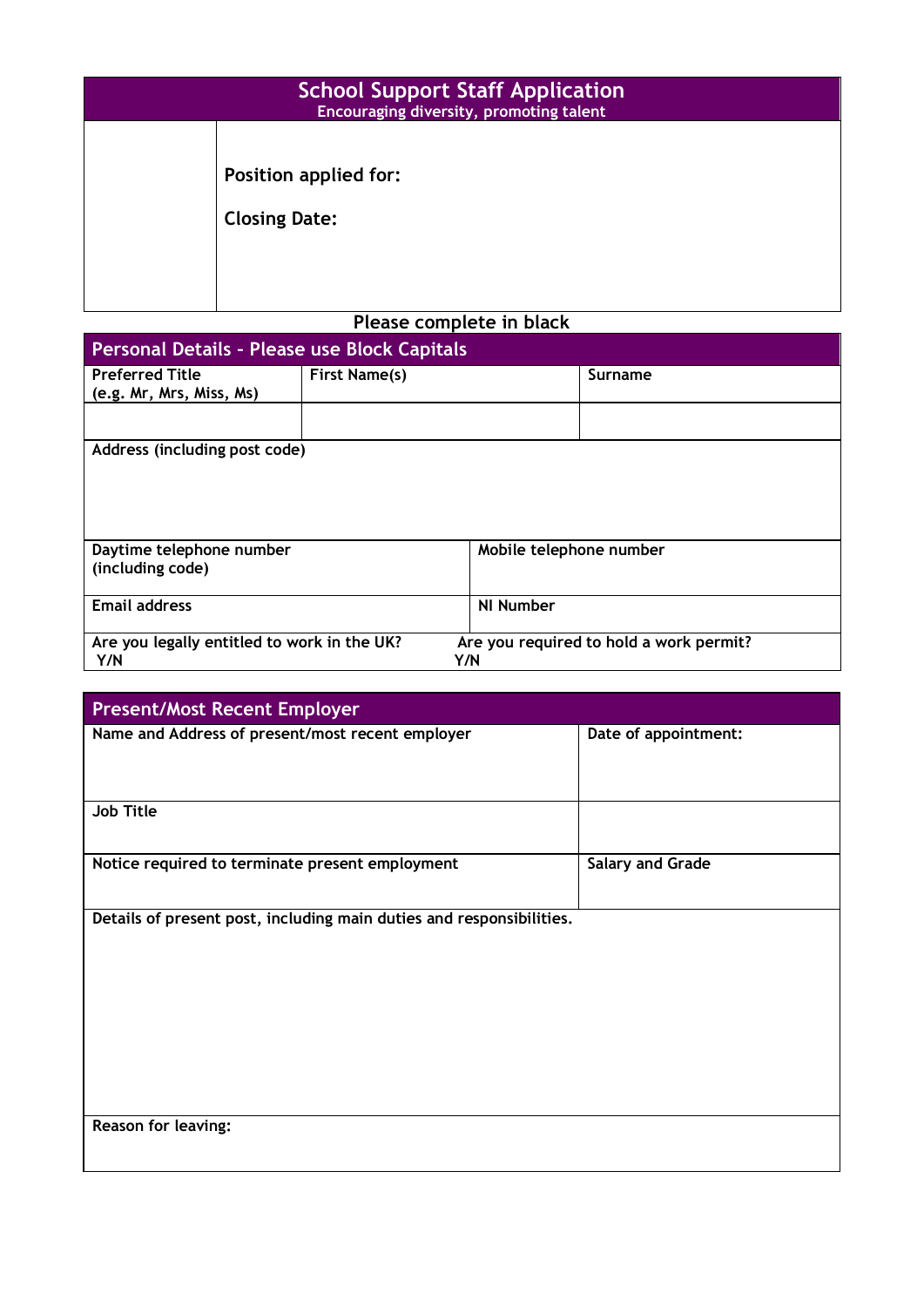| <b>Details of Previous Employment</b>                          |                                   |      |    |                           |  |
|----------------------------------------------------------------|-----------------------------------|------|----|---------------------------|--|
| Name of employer:                                              | Exact details and nature of work: | From | To | <b>Reason for leaving</b> |  |
|                                                                |                                   |      |    |                           |  |
|                                                                |                                   |      |    |                           |  |
|                                                                |                                   |      |    |                           |  |
|                                                                |                                   |      |    |                           |  |
|                                                                |                                   |      |    |                           |  |
|                                                                |                                   |      |    |                           |  |
|                                                                |                                   |      |    |                           |  |
|                                                                |                                   |      |    |                           |  |
|                                                                |                                   |      |    |                           |  |
|                                                                |                                   |      |    |                           |  |
| Please give details of any gaps in employment and reasons why. |                                   |      |    |                           |  |
|                                                                |                                   |      |    |                           |  |
|                                                                |                                   |      |    |                           |  |
|                                                                |                                   |      |    |                           |  |

| Secondary & Further and Higher Education |                |    |                       |                      |
|------------------------------------------|----------------|----|-----------------------|----------------------|
| Name of school/FE<br>college/Uni:        | Dates:<br>From | To | <b>Qualification:</b> | Subjects and grades: |
|                                          |                |    |                       |                      |
|                                          |                |    |                       |                      |
|                                          |                |    |                       |                      |

# **Disability**

**Do you consider yourself to have a disability?** 

**We welcome applications from people with disabilities. If you have a disability and are invited for an interview, please give details of any special arrangements that you require.**

## **Additional Information**

**Should you have any relations or friends who are either an existing pupil or a member of staff at Sanders School,The Royal Liberty School, Redden Court please provide details**

**If you are appointed and have any business, financial and/or political interests which might conflict with the duties or responsibilities of this post please give details**

*Note: if this post is subject to political restriction under the provisions of the Local Government Housing Act 1989, further details will be made available to you.*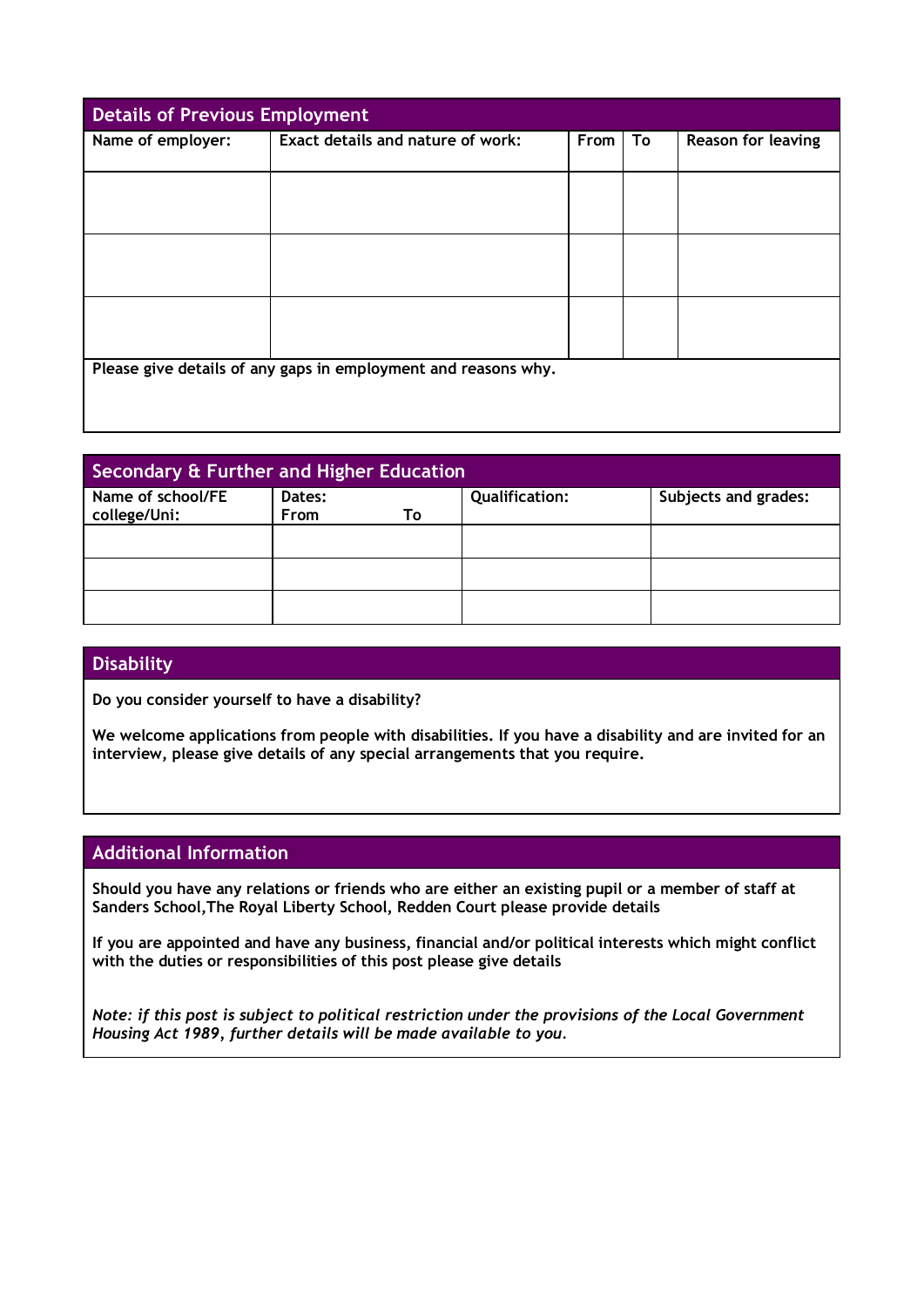## **Disclosure of criminal convictions**

*As part of the application process, we ask candidates about whether they have any criminal convictions that would prevent them from fulfilling the role. This is to ensure the candidate is suitable to work for the school. The school are also required to carry out a DBS check in order to determine your suitability for the role.*

*Having a criminal record will not necessarily bar you from working with us. We will take into account the circumstances and background of any offences and whether they are relevant to the position in question, balancing the rights and interests of the individual, our employees, pupils, parents, suppliers and the public.*

*We will treat all applicants, employees and volunteers fairly but reserve the right to withdraw an offer of employment if you do not disclose relevant information, or if a DBS check reveals information which we reasonably believe would make you unsuitable for the role. The amendments to the Exceptions Order 1975 (2013) provide that certain spent convictions and cautions are "protected" and are not subject to disclosure to employers and cannot be taken into account. Do you have any convictions, cautions, reprimands or final warnings that are not "protected" as defined by the Rehabilitation of Offenders Act 1974 (Exceptions) Order 1975 (as amended in 2013). Yes | | No | |*

*If the answer is yes, please provide full details below: -*

## **Health**

**All successful applicants will be subject to complete a medical assessment form as part of the pre employment check process and contracts will be issued subject to medical capabilitity.** 

**Please note: You may be subject to an occupational health check as part of the Trust's recruitment procedure** should this be required following completion of the medical assessment form

## **Referees (please refer to the guidance notes)**

**Please provide the name, position, address, telephone number and e-mail address of 2 referees First referee: Position: Address: Telephone: Email: Second referee: Position: Address: Telephone: Email: Please give details of any dates on which you would be unable to attend an interview:**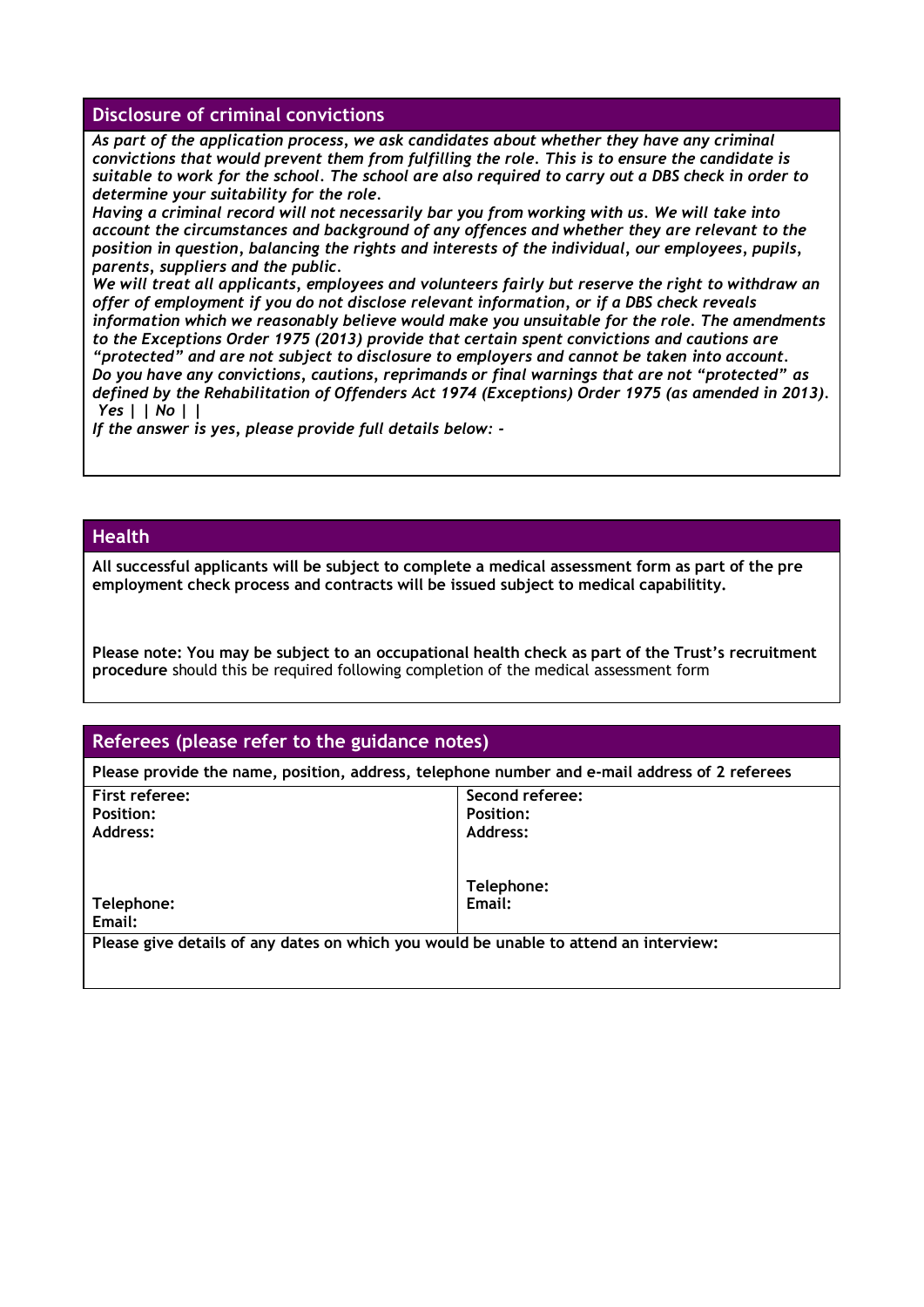# **Relevant Experience and Skills**

**Please read 'Completing your Application Form' before completing this section. Please use additional sheets if needed.**

# **Declaration**

**I declare that the information I have entered is true and correct, and I understand that any false information or failure to disclose criminal activities may result in dismissal or disciplinary action being taken.**

**(If you are returning your application electronically, you will be required to sign at interview)**

**Signed: Date:**

Please return completed applications to [jobapplications@sfaet.co.uk](mailto:jobapplications@sfaet.co.uk) or post to C Valentine, The Royal Liberty School, Upper Brentwood Road, Romford, RM12 6HJ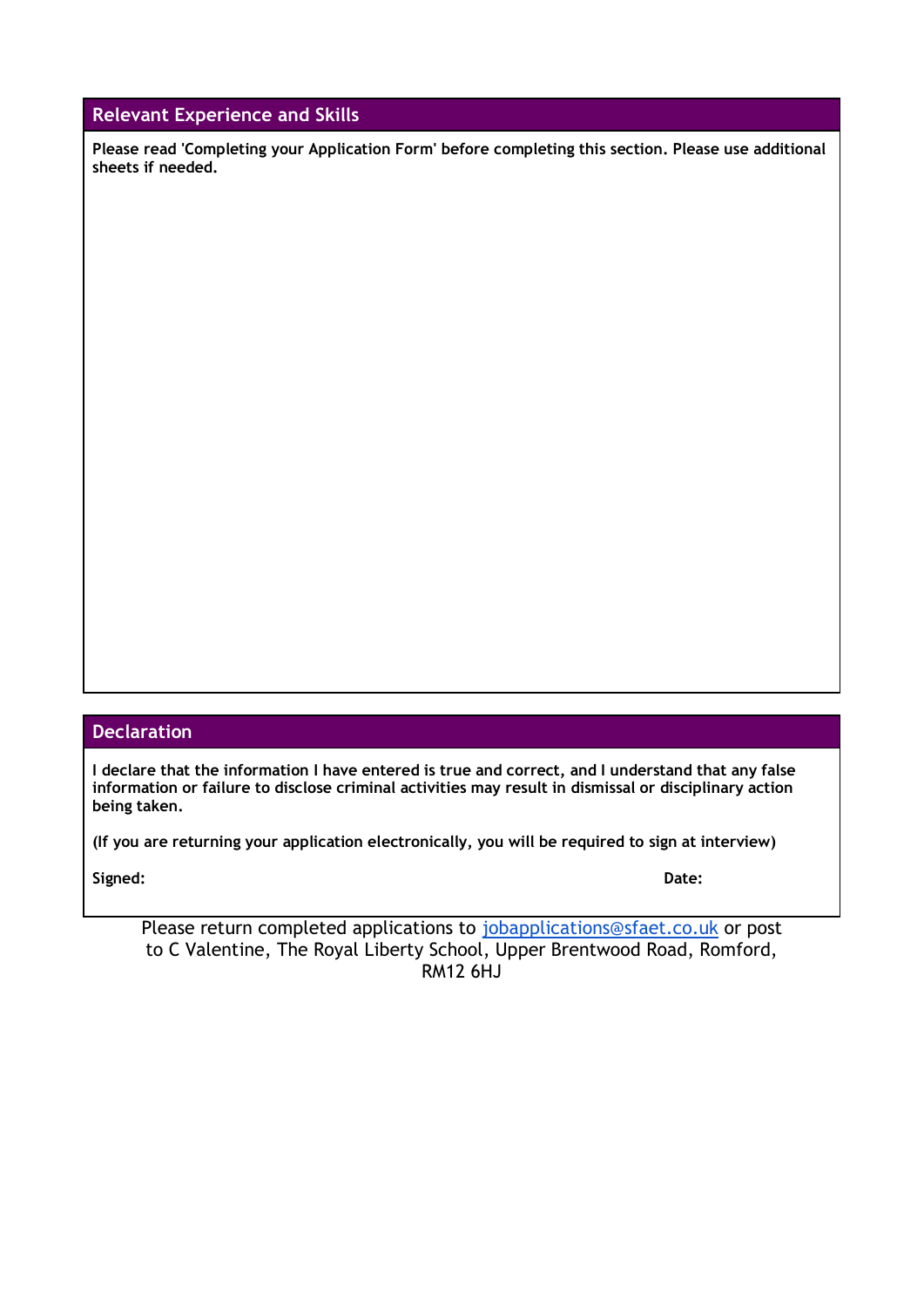## **Equal Opportunities**

### **Monitoring of Job Applicants**

SFAET Ltd is striving towards equality of opportunity in its employment practices and selection procedures. An Equality and Diversity Policy has been approved and is outlined below for you to retain if you so wish. To help us to find out how far we are succeeding in providing equal access to jobs in the Borough, we need the information detailed below. You are, therefore, requested to complete the monitoring information and return it with your application.

### **Equal Opportunities Policy Statement**

As an employer, SFAET Ltd is taking positive steps to eliminate discrimination, and to redress imbalances, in order to provide genuine equality of opportunity at all levels within the organisation.

SFAET Ltd aims to treat all employees with dignity and respect and provide a working environment free from discrimination and harassment.

Every possible step will be taken to ensure that employees and job applicants are treated equally and fairly and that decisions on recruitment, selection, training and promotion are based on agreed criteria. In particular, no applicant or employee will be placed at a disadvantage by requirements or conditions which are not necessary to the performance of the job, or which constitute indirect unfair discrimination.

SFAET Ltd believes that it is in the Trust's interests and those who work for it to be committed to the use, development and retention of the full range of skills and talents of its employees, and will work to provide an employment environment in which everyone has the opportunity to contribute and develop.

Employees will be involved in the regular reviewing and monitoring of the Equality and Diversity Policy to ensure its relevance and effectiveness.

All information provided is provided based on the Data Protection Act of 2018 and subject to General Data Processing Regulations.

This notice explains what personal data we will hold about you, how we collect it, and how we will use and may share information about you during the application process. We are required to notify you of this information, under data protection legislation.

Please ensure that you read this notice as well as our privacy notice which can be found at www.sfaet.co.uk which detail how we use your information.

#### Why Do We Collect This Information?

Once you have submitted an application form, the School use this information in order to take a decision on recruitment and to take steps to enter into a contract.

### What Information Do We Collect?

We collect the following information from the application form in order to take a decision as to recruitment: career history, qualifications, references, skills and experience, if you are legally entitled to work in the UK, disclosure of criminal convictions.

### How we may share the information

We may also need to share some of the above categories of personal information with other parties, such as HR consultants and professional advisers. Usually, information will be anonymised but this may not always be possible. The recipient of the information will be bound by confidentiality obligations. We may also be required to share some personal information as required to comply with the law.

#### How long we keep your information

We keep the personal information that we obtain about you during the recruitment process for no longer than is necessary for the purposes for which it is processed. How long we keep your information will depend on whether your application is successful and you become employed by us, the nature of the information concerned and the purposes for which it is processed. Full details on how long we keep personal data for is set out in our data retention policy.